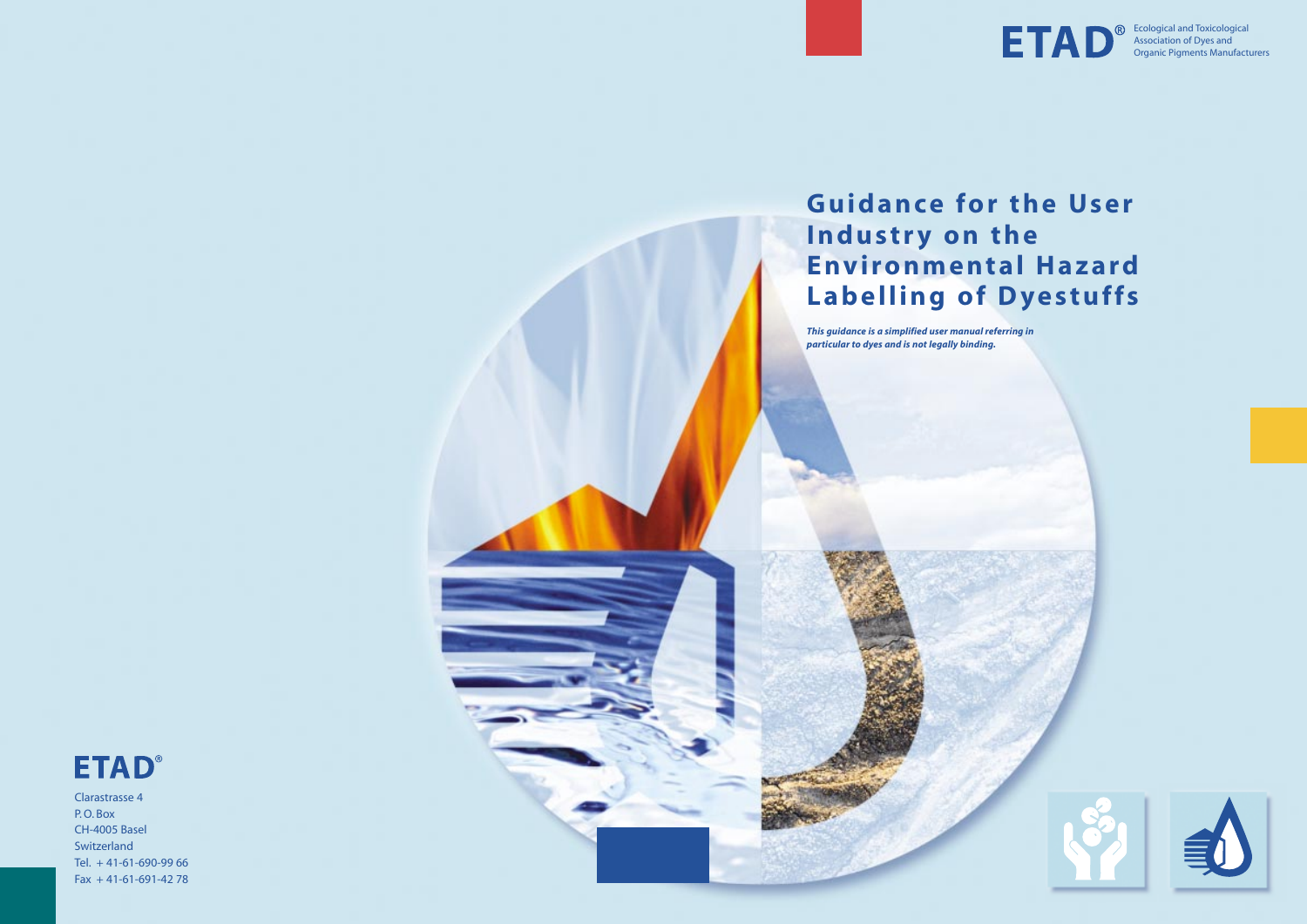## **CONTENTS**

|            | <b>1. PURPOSE OF THE GUIDANCE</b><br><b>DOCUMENT</b> | 4   | 3 |
|------------|------------------------------------------------------|-----|---|
|            | 2. GENERAL INTRODUCTION                              | 4   |   |
|            | <b>3. LEGISLATION BACKGROUND</b>                     | 5   |   |
|            | 3.1. The new hazard label                            | 5   |   |
|            | 3.2. The safety data sheet (SDS)                     | 8   |   |
|            | 3.3. Special cases                                   | 9   |   |
|            | <b>4. METHODS OF CLASSIFICATION</b>                  | 11  |   |
|            | <b>5. TRANSPORT CLASSIFICATIONS</b>                  | 12  |   |
| $\epsilon$ | <b>FAIVIDONIMENTAL DICK ACCECCALENT</b>              | $-$ |   |

- **DOCUMENT 2. GENERAL INTROD 3.** LEGISLATION BAC 3.1. The new hazard label **5** 3.2. The safety data sheet (SD 3.3. Special cases **9 4.** METHODS OF CLA
	- **5. TRANSPORT CLAS**
	- **6. ENVIRONMENTAL RISK ASSESSMENT 13**

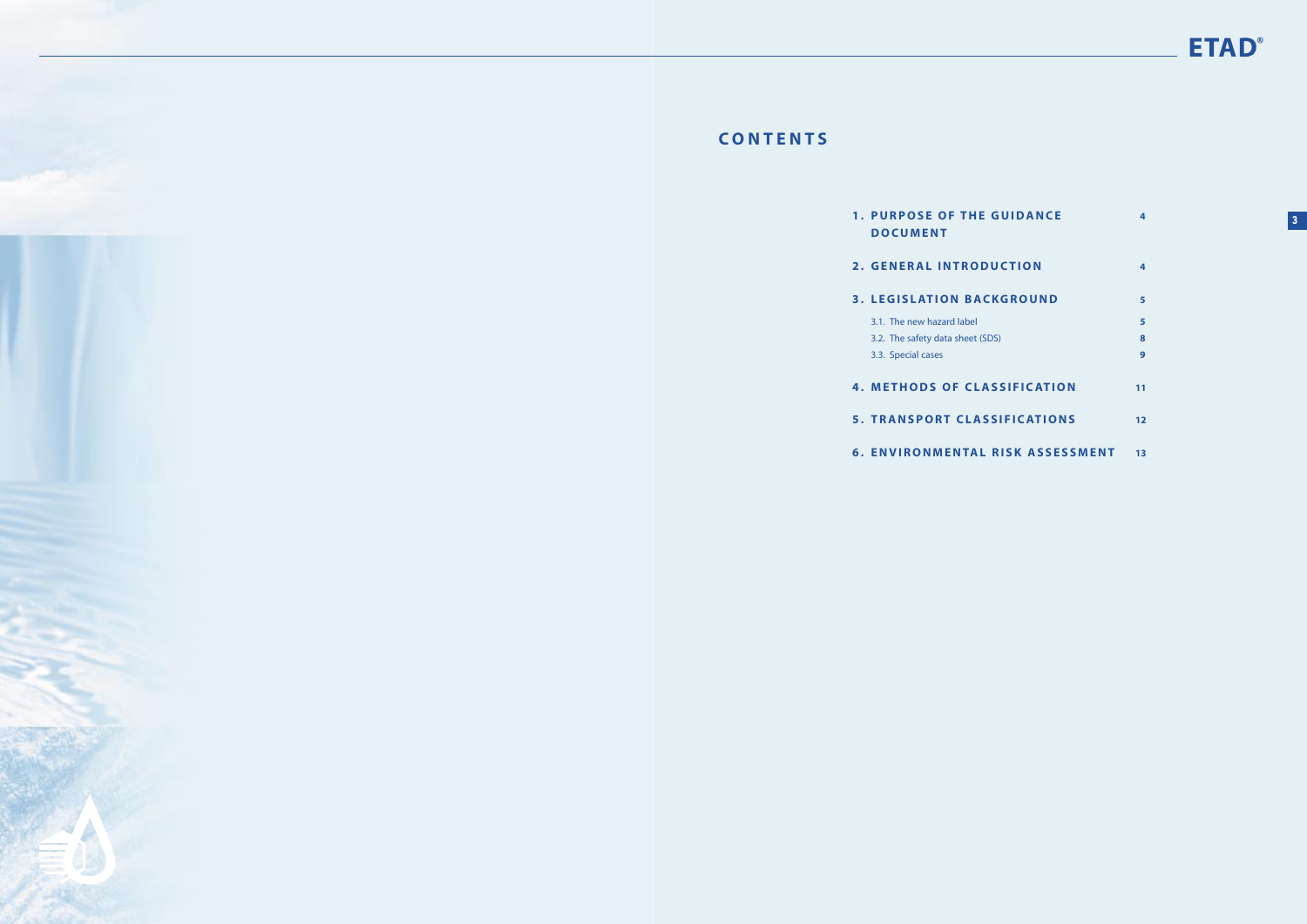**4**

## **3. LEGISLATION BACKGROUND**

### **SUMMARY**

Hazard Assessment is a prerequisite for the classification and labelling of substances and preparations. In the case of new substances, <sup>a</sup> base set of data must be submitted as a notification to the authorities of an EU member state. Hazard classification criteria, labelling and packaging requirements are laid down in the "Dangerous Substances Directive" as last amended by the  $7<sup>th</sup>$  Amendment (92/32/EEC) and in the "Dangerous Preparations Directive" (99/45/EC). The evaluation and control of risks from existing substances is covered by the European Commission Regulation 1488/94 and those for new substances by Regulation 93/67/EEC. Proper risk management includes advice on safe handling procedures as displayed in the Safety Data Sheet Directive (91/155/EEC). Reduction of environmental releases (e.g. dyes into water effluents) is addressed by the directive on "Integrated Pollution Prevention and Control" (96/61/EC). The most stringent laws on risk management are those which prohibit or severely restrict the use of certain products. In the EU it is the Council Directive (76/769/EEC)

- ▶ the hazard symbol
- $\blacktriangleright$  the identification, in the case of a dangerous preparation, of the substance/s i.e. component/s responsible for the hazard classification (with some exceptions)
- **•** officially prescribed texts identifying the hazard (risk-phrases) ▲▲
- $\triangleright$  officially prescribed texts indicating the safety measures to be taken (safety-phrases)

"Restrictions on the marketing and use of certain dangerous Substances and Preparations" which prescribes such risk reduction measures.

### **3.1 The new hazard label**

Hazard classifications for substances are officially determined and listed by the Commission of the European Communities in Annex I of Directive 67/548/EEC. If a substance is not listed the manufacturer of chemical products is obliged to assess substances on the basis of available product data. If a hazard is identified according to the criteria described in the legislative guidelines the substance must be classified accordingly. This classification is regarded by the authorities as provisional prior to any official listing in Annex I. Substances and preparations allocated a hazard classification must carry an appropriate hazard



label on being supplied.

This label includes:

## **1. PURPOSE OF THE GUIDANCE DOCUMENT**

This guidance is designed to assist those persons responsible for environmental safety with respect to the use of dyes in the leather, paper, and textile industries. In addition to the existing physical and health hazards the revised Preparations Directive makes the classification and labelling requirement "dangerous for the environment" applicable to dye preparations.

The information provided in this document should enable the plant manager to understand the concept of this new piece of legislation and to take the necessary measures to use dyes in a responsible way, i.e. to ensure that the application process does not present an unjustifiable risk to the environment (see also ETAD Information Notice No.4).

### **SUMMARY**

*Labelling and Safety Data Sheets form the basis of hazard communication leading to the safe handling of chemicals and to exposure control.*

*This guidance document illustrates how dye preparations are classified in terms of environmental hazards.*

A fundamental aspect of EU chemical control legislation is the hazard assessment of dangerous substances and preparations. This leads to testing requirements (for the notification of new substances) and classification criteria which should enable harmonised labelling and the issue of adequate Safety Data Sheets. Labelling and Safety Data Sheets form the basis of Hazard Communication and they provide advice on appropriate exposure controls for the safe handling of chemicals. Hazard and exposure are the integral parts of Risk Assessment. Correct evaluation and the control of risks arising from the use of chemicals can only be

achieved by performing a risk assessment. This guidance document illustrates how preparations of dyestuffs are classified in terms of environmental hazards which form the basis of pollution prevention.

### **2 . GENERAL INTRODUCTION**

### **SUMMARY**

*This guidance is intended to assist environmental safety representatives in the dye user industries to understand the new hazard labelling requirement "dangerous for the environment".*

*The framework of EU chemical control directives consists of the three pillars: Hazard Assessment, Risk Assessment and Risk Management. Hazard Assessment addresses the evaluation of intrinsic properties in terms of potential adverse effects on human health, environment and physical aspects (e.g. explosive materials). Risk Assessment describes the probability of an adverse effect to occur depending on the extent of the exposure during the use of dangerous substances or preparations. Exposure is therefore a key parameter to control and limit risk. Risk Management is the process of preventing and controlling exposure by safety measures to protect workers and the environment from hazardous substances (preparations).*

*Manufacturers and suppliers are required by law to classify and label hazardous substances.*

*The classification of hazardous substances is based on the available data.*

*Preparations are mixtures of substances. Dangerous preparations must also be classified and labelled.*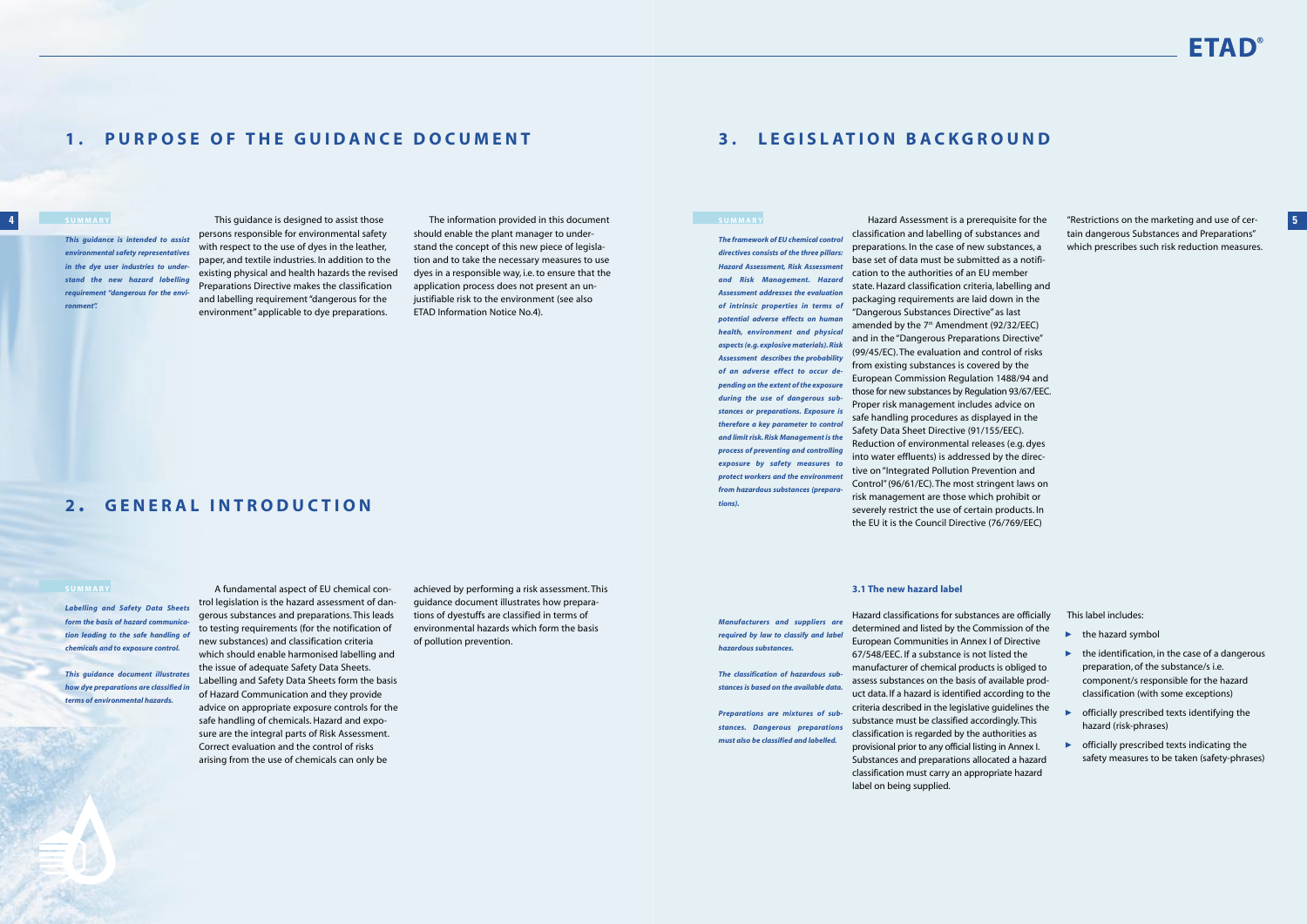*Water-soluble dyes are not readily biodegradable and a simplifie scheme as shown below can be used according to the ecotoxicological data.*

In the case of preparations (i.e. mixtures of substances) the Preparations Directive allows three alternatives for making an assessment which may or may not lead to a hazard classification:

- $\blacktriangleright$ based on given concentration limits of ▲▲▲ hazardous components
- $\blacktriangleright$  by calculation from known data on the components
- based on test data for the preparation itself

The majority of dyes have been tested as the final standardised products and these data have priority over limits or calculation methods. Thus the actual classification is essentially the same procedure as that used for substances. Classifications such as "irritant","harmful","corrosive" are well known for both substances and preparations within the dye user industry. Less well known is the classification "dangerous for the environment". Although already in use for some time in the case of substances this classification has now been newly introduced for preparations. As dyes are preparations this means that the end-users will be encountering this labelling for the first time.The example below shows a typical labelling used for a product classified as "dangerous for the environment".

A comprehensive hazard assessment based on ecological and ecotoxicological data includes parameters such as the acute toxicity to aquatic organisms (tested on three species- fish, daphnia and algae), biodegradation, elimination by physical processes (e.g. flocculation or adsorption), bioconcentration, solubility, partition coefficient and chronic or long-term ecotoxicity. Not all these data are available for every product and the hazard assessment is normally based on the data quoted in the safety data sheet. Thus products which are not labelled as "dangerous for the environment" must be viewed within the context of the stated data because the full data package may not be available e.g. tests may not have been carried out on each of the three major species: fish, daphnia and algae. This is also true in the case of the better known toxicological and physical-chemical hazards. It cannot be assumed that a product is not hazardous because it is not labelled as hazardous unless all the test data cited in the legislation are available. A complete data set is not required by law for substances unless these are "notified substances" and even then the data package required is determined according to the sales volume. ETAD members, however, complying with the ETAD Code of Ethics and the Responsible Care® programme, are committed to provide sufficient data for an initial hazard assessment.

with the ETAD Code of Ethics, are com*mitted to provide sufficient data for an initial hazard assessment thus ensuring correct labelling, if necessary.*

**SUMMARY 7** confirm a lack of ready biodegradability and thus, at least a short term persistence in the environment. R 50 "Very toxic to aquatic organisms" is used alone if a substance is readily biodegradable and R 52 "Harmful to aquatic organisms" can be used alone for readily biodegradable substances in a few exceptional cases.

A major determining factor involved in the environmental classification is the ready biodegradability. Dyes in general are not readily biodegradable in standard tests which allows the following simplified table of criteria. The table assumes that data are available for the product itself and that the product has not been classified on the basis of component data.





Avoid release to the environment. Refer to special instructions/Safety data sheets

Typical labelling used for a product classified as "dangerous for the environment".

### **SUMMARY**

*The classification and labelling of hazardous preparations is based on either available data, component (i.e. substance) data or the % proportion of hazardous substances contained in the preparation.*

*The hazard classification "dangerous for the environment" has been in use for some time in the case of substances.*

**R 51/53** the aquatic environment. **S61** *N; Dangerous for the environment* **DYE XX** *not be taken to mean that a product is not hazardous. It may mean that the ETAD member companies in complying*

*Due to the revision of the EU Dangerous Preparations Directive the hazard classification "dangerous for the environment" has now been extended to include preparations.*

*Dyes are preparations and for the first time they must be labelled for supply if they are "dangerous for the environment".*

*In order to carry out a hazard assessment, data must be generated.*

*The absence of hazard labelling can-*

*required data are not available.*

The assessment "very toxic to aquatic organisms" is applicable to substances with an LC50 or EC50 of  $\leq 1$  mg/l even if these are readily biodegradable. If a substance is readily biodegradable the classifications "toxic to aquatic organisms" or "harmful to aquatic organisms" (see above) do not apply. Thus water-soluble dyes are classified almost entirely on the basis of their ecotoxicity values.

In all cases when a product is not readily biodegradable the R-Phrase describing the hazard must be accompanied by the R-Phrase 53 – "May cause long-term adverse effects in the aquatic environment". This is because the classifications R 51 "Toxic to aquatic organisms" and R 52 "Harmful to aquatic organisms" already

The classification "Harmful to aquatic organisms" does not require the hazard symbol on the labelling.

A simplified scheme for classifying not readily biodegradable water soluble dyes on the basis of the ecotoxicological data

| <b>Species Fish (LC 50)</b><br>or Daphnia (EC50)<br>or Algae (EC 50) | $\leq 1$ mg/l                                                                                                                              | $\leq 10$ mg/l                                                                                                                        | $\leq 100$ mg/l                                                                                                                         |
|----------------------------------------------------------------------|--------------------------------------------------------------------------------------------------------------------------------------------|---------------------------------------------------------------------------------------------------------------------------------------|-----------------------------------------------------------------------------------------------------------------------------------------|
| <b>Classification</b>                                                | N; Dangerous for the<br>environment                                                                                                        | N; Dangerous for the<br>environment                                                                                                   | No symbol                                                                                                                               |
| <b>R-Phrases</b>                                                     | <b>R50</b><br>"Very toxic to aquatic<br>organisms"<br><b>R53</b><br>"May cause long-term<br>adverse effects in the aquatic<br>environment" | <b>R51</b><br>"Toxic to aquatic<br>organisms"<br><b>R53</b><br>"May cause long-term<br>adverse effects in the aquatic<br>environment" | <b>R52</b><br>"Harmful to aquatic<br>organisms"<br><b>R53</b><br>"May cause long-term<br>adverse effects in the aquatic<br>environment" |

Note: When, as shown above, two R-phrases are used (e.g. R-phrases 50 and 53 or R-phrases 51 and 53) a combination text is generally given on the actual label e.g. R51/53 "Toxic to aquatic organisms, may cause long-term adverse effects in the aquatic environment".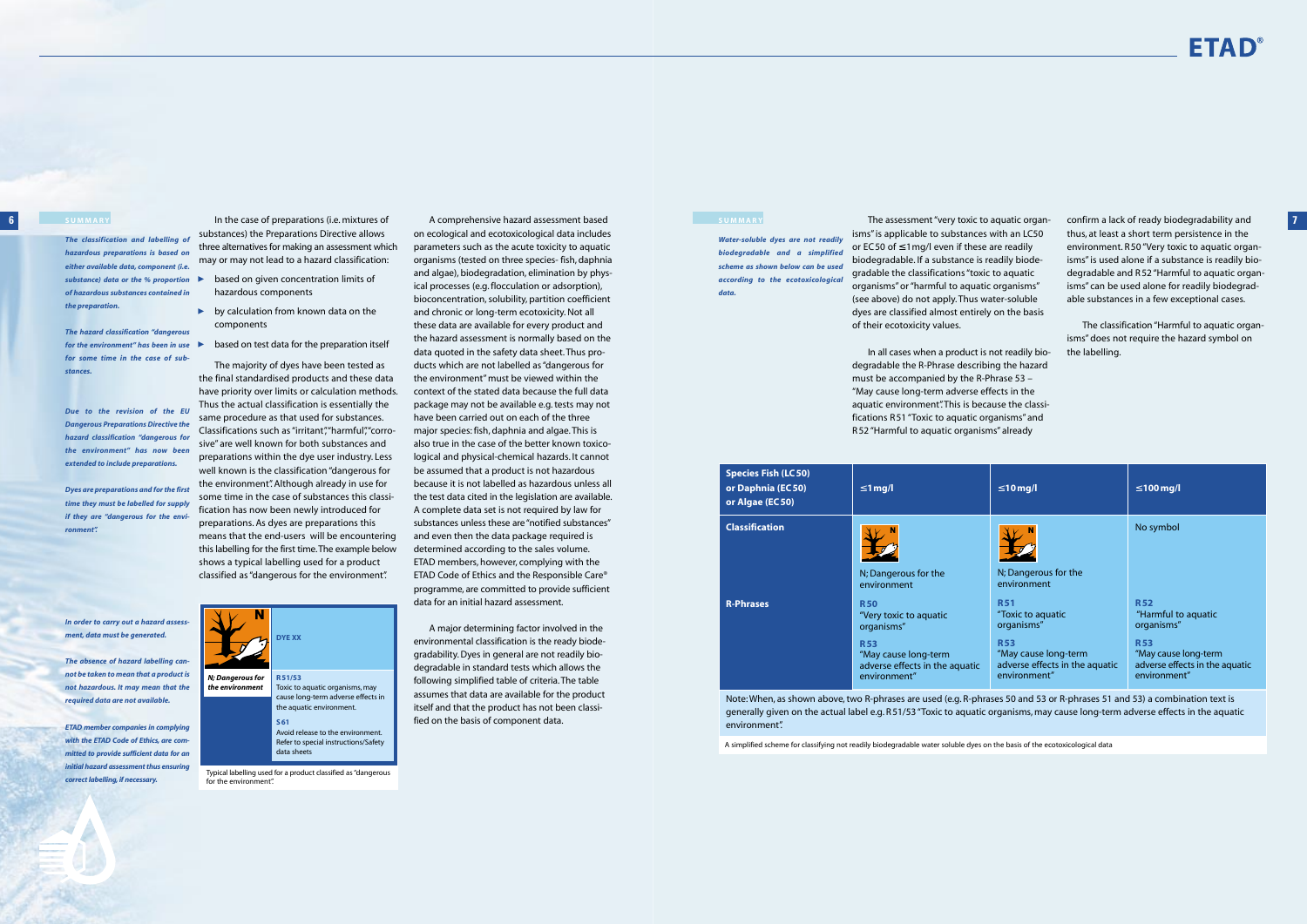In addition to the hazard labelling the sup-

plier of a hazardous product must by law provide a Safety Data Sheet. In 1975 the member companies of "ETAD" (The Ecological and Toxicological Association of Dyes and Organic Pigments Manufacturers) introduced, on a voluntary basis, a safety data sheet containing a recommended minimum set of data. It was – and remains – recommended that SDSs should be available for all products even if these are not classified as hazardous. The ETAD SDS preceded the present legislation by many years and was one of the first standardised SDSs. It was adopted by many other branches of the chemical industry.

A relatively new piece of legislation in the European Union is Directive 91/155/EEC; better known as the Safety Data Sheet Directive. The introduction of this Directive has given industry the opportunity to revise and improve the communication of data relevant to safety between the manufacturer and the user. The EU Safety Data Sheet has been used by many chemical manufacturers to ensure that sufficient data are provided to enable a full assessment of chemical products with respect to their environmental and human safety.

**3.2 The safety data sheet (SDS) 9** ETAD member companies have attempted in the change to the EU SDS to supply the user with data in a more understandable form.

The impact of chemical products on the environment can only be assessed fully by considering the actual quantities entering the environment and these figures are dependent on local and regional conditions. It is, therefore, essential that end-users and local authorities have access to all the relevant product data. In order to support personnel involved in such environmental work the manufacturer must make the data available in a readily understandable form. Emphasis is placed here on the communication of data by means of a safety data sheet containing all relevant data.

An idealized example of such a safety data sheet is given below.The content shown is limited to the ecological data.

### **The data given can be summarized as follows:**

C.I. Acid Red XX Date of issue 23.3.1998 Date of last issue 22.2.1997

The product is a dye and therefore it can be assumed to be not readily biodegradable. This is reflected in the ratio of the BOD5 and COD which is less than 0.5. The product is only partially eliminated by adsorption onto effluent treatment sludge as shown in a test for inherent biodegradation (OECD 302 B). Thus some product can be expected to enter surface waters. It is not harmful or toxic to waste water treatment organisms. As the fish toxicity is greater than 1mg/l but less than 10mg/l and the product is not readily biodegradable it must be classified as "toxic to aquatic organisms" (N, R 51/53) and be labelled accordingly. Due to the high water solubility no bioconcentration is expected. Emissions to the aqueous environment are a point source i.e. localized and not diffuse such as those originating from numerous or public sources.

### **8 SUMMARY**

*The supplier or manufacturer of hazardous substances and preparations, in addition to hazard labelling, must also supply a safety data sheet.*

*The safety data sheet should contain the data leading to the classification and labelling of hazardous substances and preparations or show that the product is not hazardous.*

*Safety data sheets containing little or no data should be treated with caution. Insufficient data may be available to classify the product correctly.*

*The introduction of the EU Safety Data Sheet Directive was used by ETAD member companies to expand the data base for products and to make the data more understandable.*

| <b>12. ECOLOGICAL INFORMATION</b>                   |                                                                  |                                                            |                   |            |           |                 |
|-----------------------------------------------------|------------------------------------------------------------------|------------------------------------------------------------|-------------------|------------|-----------|-----------------|
| <b>Bioelimination</b>                               | 40-50%, DOC analysis                                             |                                                            |                   |            | OECD 302B |                 |
| <b>Mobility</b>                                     |                                                                  | On application – point source into the aquatic environment |                   |            |           |                 |
| <b>Bioconcentration</b>                             | Due to the high water solubility, not expected to bioconcentrate |                                                            |                   |            |           |                 |
| <b>ECOTOXICOLOGICAL DATA</b>                        |                                                                  |                                                            |                   |            |           |                 |
| <b>Bacterial toxicity</b>                           | IC <sub>50</sub>                                                 | $>$ 300 mg/l                                               |                   |            |           | <b>OECD 209</b> |
| <b>Fish toxicity</b>                                | LC <sub>0</sub>                                                  | 3.2                                                        |                   |            |           |                 |
|                                                     | <b>LC50</b>                                                      | $8 \,\mathrm{mq/l}$                                        | 96h Rainbow trout |            |           | <b>OECD 203</b> |
| <b>Daphnia toxicity</b>                             | <b>EC50</b>                                                      | $30$ mg/l                                                  |                   |            |           | <b>OECD 202</b> |
| <b>Algae toxicity</b>                               | <b>EC50</b>                                                      | no data                                                    |                   |            |           |                 |
| <b>Behaviour in treatment plants</b>                | no adverse effects are to be expected                            |                                                            |                   |            |           |                 |
| <b>ADDITIONAL ECOLOGY DATA</b>                      |                                                                  |                                                            |                   |            |           |                 |
| <b>BOD5</b><br>O <sub>2</sub> /q<br>0 <sub>mq</sub> | <b>COD</b>                                                       | 1200                                                       | mqO2/q            | <b>TOC</b> | 32%       |                 |

### **SUMMARY**

### **3.3 Special cases**

### **In this section two special cases are described:**

a) the algal toxicity test with respect to water soluble dyes with intense colour properties

b) dyes that are poorly water-soluble

### *a) water soluble dyes with intense colour properties*

One of the tests required for the environmental classification of dyes is the algae growth toxicity study. Algae, which are unicellular aquatic plants, need light in order to grow (photosynthesis). Under the conditions of the standard OECD test, intensely coloured substances prevent the passage of light to the algae which inhibits the growth and gives the impression that the dye has produced a toxic effect. In reality the observed inhibition of growth is normally not a result of the chemical's inherent toxicity, but a function of its light reducing capacity. Even if the acute toxicity



results in other species show no toxicity, classification would be made on the basis of this erroneous algal toxicity result. Recent developments include an additional test method that compensates to some degree for light absorption.

*The algae toxicity test requires special required by algae for optimal growth.*

*consideration as water-soluble dyes can reduce the transmission of light*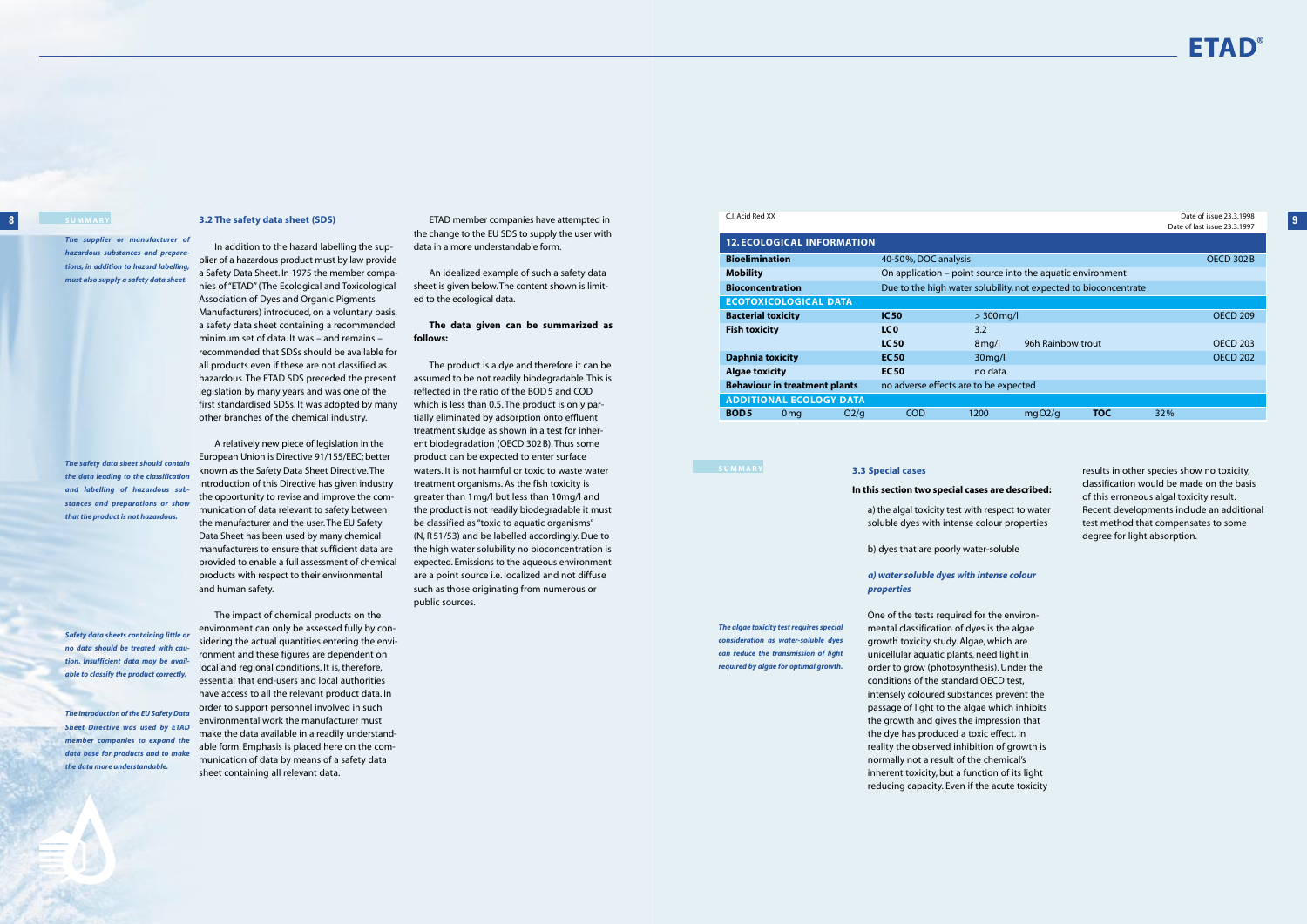## **4 . METHODS OF CLASSIFICATION**

The evaluation of the health and environmen-**SUMMARY 11** tal hazards of a preparation can be assessed either by a calculation method based on the concentration(s) in the preparation of any component(s) that are hazardous or based on tests carried out on the preparation itself. If test results are available for the preparation then the hazard classification based on these results has priority over calculation methods.



*The classification "dangerous for the environment" can be reached in two ways:*

- *Test data on the preparation itself* ▲
- **The proportion of one or several** *components in a preparation that are "dangerous for the environment".*

*b) dyes that are poorly water-soluble*

### *Three areas are critical for the assessment of poorly water- soluble dyes.*

### *I) testing for acute toxicity effects*

As previously mentioned water-soluble dyes are classified almost entirely on the basis of the acute toxicity results. However, for poorly water-soluble dyes e.g. disperse dyes it is difficult to test them at the concentrations recommended in the OECD guidelines. Under these circumstances the acute tests are carried out up to the limit of solubility in the test media. If a toxic effect is observed then a true result can be quoted. However, if no toxic effect is seen and because testing at high concentrations is not possible then the only conclusion that can be reached is that the dye is not toxic up to the limit of solubility. Alternatively, the test can be carried out, despite the insolubility, at a nominal concentration e.g. 100mg/l test substance and any toxic effects observed.

### *II) bioconcentration potential*

The partition coefficient is a measure of the tendency of a substance to dissolve preferentially in either water or n-octanol. n-Octanol is considered a surrogate for fat tissue. The Partition Coefficient is usually expressed as its logarithm (log P). If the log P is  $\geq$  3 then the substance prefers to dissolve in octanol and a potential to bioconcentrate is assumed. If the log P is < 3 then bioconcentration is extremely unlikely to be significant. In the former case a bioconcentration test can be carried out to confirm the predicted behaviour. Bioconcentration is the tendency of a substance to be stored in living tissue and thus to enter the food chain. Poorly

water-soluble substances often have a high n-octanol-water partition coefficient. The fact remains, however, that the majority of dyes that have been tested in a fish bioconcentration test did not show any tendency to bioconcentrate.

### *III) biodegradation*

*The majority of dyes are not readily biodegradable.*

### *Overall effect:*

Considering all three parameters, a poorly water-soluble dye showing the following properties is labelled R 53 – "may cause long-term adverse effects in the aquatic environment". No symbol is required.

- $\blacktriangleright$  a water solubility of  $<$  1 mg/l
- $\blacktriangleright$  no acute toxicity up to the limit of solubility
- partition coefficient (log Pow) greater or equal 3 ▲▲ ▲
- ▶ not readily biodegradable

Long term toxicity studies can be used to further investigate and possibly allay the need to classify a product as "dangerous for the environment". However these tests are time consuming, expensive and not routinely required by the majority of the world's regulatory authorities and are thus not generally carried out. The poorly water-soluble dyes thus remain classified and labelled on the basis of their water solubility and partition coefficient rather than on any known toxicity or bioconcentration.

### **10 SUMMARY**

*Poorly water-soluble dyes often do not give meaningful ecotoxicological data as they are not soluble in the test*

*media.*

*In the case of poorly water soluble dyes other parameters must be examined.*

*Poorly water soluble dyes are often classified as hazardous purely on physical-chemical data rather than on any known ecotoxicity.*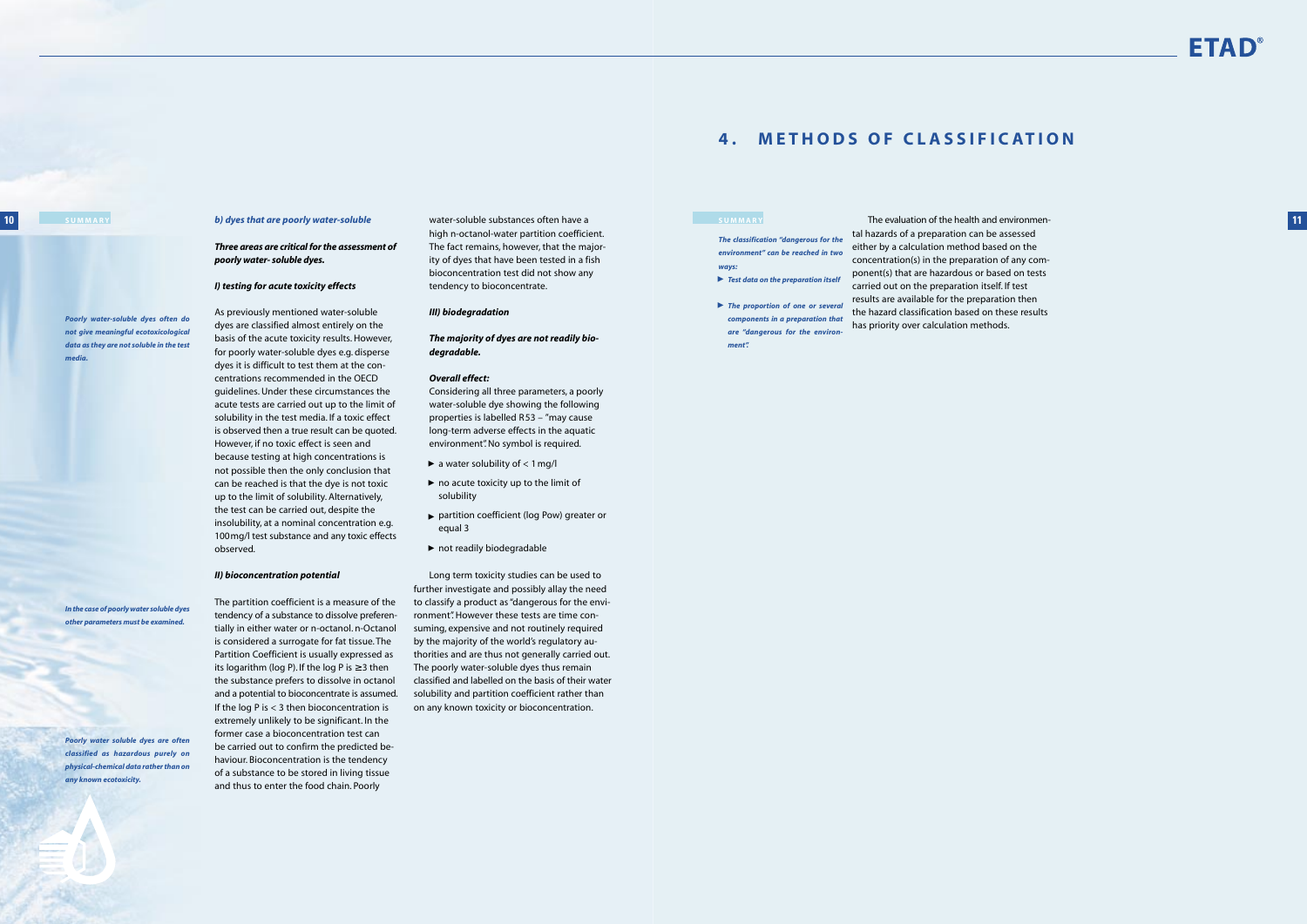## **6. ENVIRONMENTAL RISK ASSESSMENT**

by means of the enactment of Directives and Guidelines, to achieve a comprehensive control over hazardous chemicals and to harmonise the requirements within the single market. Strategically this objective can only be achieved stepwise. A legislative basis for the process already exists although the implementation and enactment especially with respect to differing product classes e.g. for substances and preparations, are in differing stages of development. In general the legislation controlling substances is developed faster than that for preparations. The classification "dangerous for the environment" was introduced for substances well before being introduced for preparations.

The final step is risk-management achieved by (in order of severity) reporting of import and export quantities, special use conditions, use restrictions, product replacement, and even prohibition. Before risk-management is required it must first be established whether a risk actually exists. The possibility of risk is ascertained by means of a risk-assessment which on its own part follows from a prior knowledge of the potential hazard of a chemical substance. The extent to which a hazard assessment can be carried out depends on the amount of available data. In this process it is crucial to differentiate between hazard and risk. Risk is a function of hazard and exposure. If either of these factors is zero then the risk is also zero.

The classification "dangerous for the environment" is based on hazard assessment. It relates to product specific data and does not necessarily mean that the product involved poses a risk. It must be considered that dyes are intended to be fixed onto the substrate to be coloured and that the amounts entering the aquatic environment will be much smaller than the amount used in the application process. The existence of an actual risk (in this case for the environment) is determined

from the exposure i.e. the concentration of the chemical in a relevant environmental compartment (e.g. water, air, ground) and this may be either calculated or measured. The impact of dyes on the environment is largely limited in the first instance to the aquatic environment. The risk assessment involves a comparison of the "predicted environmental concentration" (PEC) with the ecotoxicological data. Normally the lowest ecotoxicological test value is taken and divided by an assessment factor to give the "Predicted No Effect Concentration" (PNEC). The assessment factor depends on the amount of available data. If only acute data are available an assessment factor of 1000 is used. Generally the assessment factor can only be reduced if long-term (chronic) test data are available. This assessment factor compensates for the fact that not all the data required for a full hazard assessment may be available.

*The classification "dangerous for the environment" is a hazard classification based on product specific data.*

*A product classified as "dangerous for the environment" does not necessarily present a risk.*

*The risk is assessed separately and includes the exposure data.*

# FTAD

## **5 . TRANSPORT CLASSIFICATIONS**

The United Nations recommendations on



the transport of hazardous goods introduced, several years ago, two new UN Numbers for goods which are environmentally hazardous but possess no other transport classification. The numbers were allocated to class 9- "Miscellaneous Dangerous Substances" and were UN 3082 (Environmentally Hazardous Substance, liquid, not otherwise specified) and UN 3077 for solids. In 1995 ADR – "Accord Dangereux Routiers" (European Agreement for the international carriage of dangerous goods by road) and RID – "Règlement International concernant le transport des marchandises dangereuses par chemin de fer" (International regulations concerning the carriage of dangerous goods by rail) assigned these two UN numbers item numbers 11 and 12.

The criteria for assignment to this classification were also introduced. The criteria for transport classification are not always the same as for EU hazard labelling but it was clear in the case of dyes that the simplified scheme shown previously could also be applied to this new transport classification. A complicating factor was that ADR and RID also included rules for preparations which preceded the introduction of the EU environmental hazard labelling for such products. In addition much confusion about the country specific introduction date of these rules existed. As some countries adopted the rules faster than others many multinational chemical manufacturers were obliged to immediately classify those products affected – including preparations – as environmental hazards. Those dyes which will now carry the EU labelling and R-phrases 50 "Very toxic to aquatic organisms" and R51 "toxic to aquatic organisms" for the first time were already classified under ADR/RID rules as transport hazards by many companies as early as 1995/6. In addition substances and preparations with an ecotoxicity to

fish, daphnia or algae of <sup>≤</sup> 1mg/l are classified for marine transport as "Marine Pollutants".

Thus the concept and labelling of products which are environmental hazards is not new. In many cases the products have already been identified and labelled for transport by major manufacturers and these labels have been seen by end-users.

### **12 SUMMARY**

*The concept of classifying and labelling preparations as environmentally hazardous is not new.*

*The dyes that will now carry the classification "dangerous for the environment" are actually already known to the customer.*

*The transport codes ADR and RID introduced this classification for preparations before the EU. Those products which will now carry the symbol "N" are also transport hazards although the labelling is not the same as that required by the EU for supply and the criteria are not identical.*